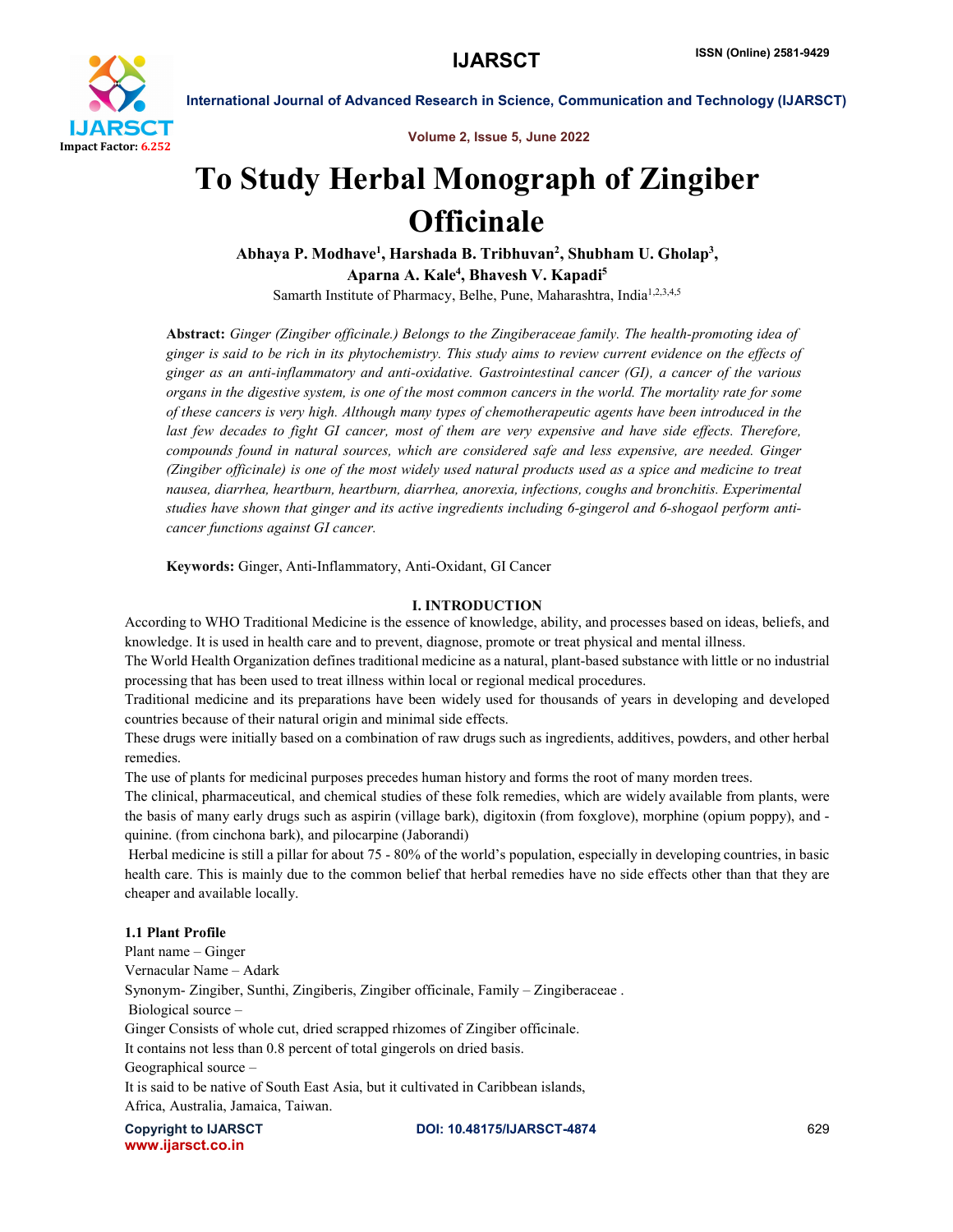

### Volume 2, Issue 5, June 2022

More than 35% of the World's production is from India.

# 1.2 Taxonomical Classification

- Division : Spermatophyta
- Class : Angiospermae
- Subclass : Monocotyledonae
- Order : Musales
- Family : Zingiberaceae
- Genus : Zingiber
- Species : officinale

# II. MATERIAL AND METHODS

# 2.1 Selection of Plant

In the present study, I have selected the ginger rhizome

### 2.2 Collection of Plant Material

Fresh rhizomes of ginger were collected from local farms located along Junnar.

# 2.3 Preparation of Powder

The rhizomes were shade dried until all the water molecules evaporated and the rhizomes became dried for grinding. The foreskin of the rhizomes were removed and it was later ground using electrical laboratory blender into a very fine powder and kept in an airtight container with proper labeling prior to analysis.



Figure: Ginger Rhizome



Copyright to IJARSCT **DOI: 10.48175/IJARSCT-4874** 630 Figure: Ginger Powder

www.ijarsct.co.in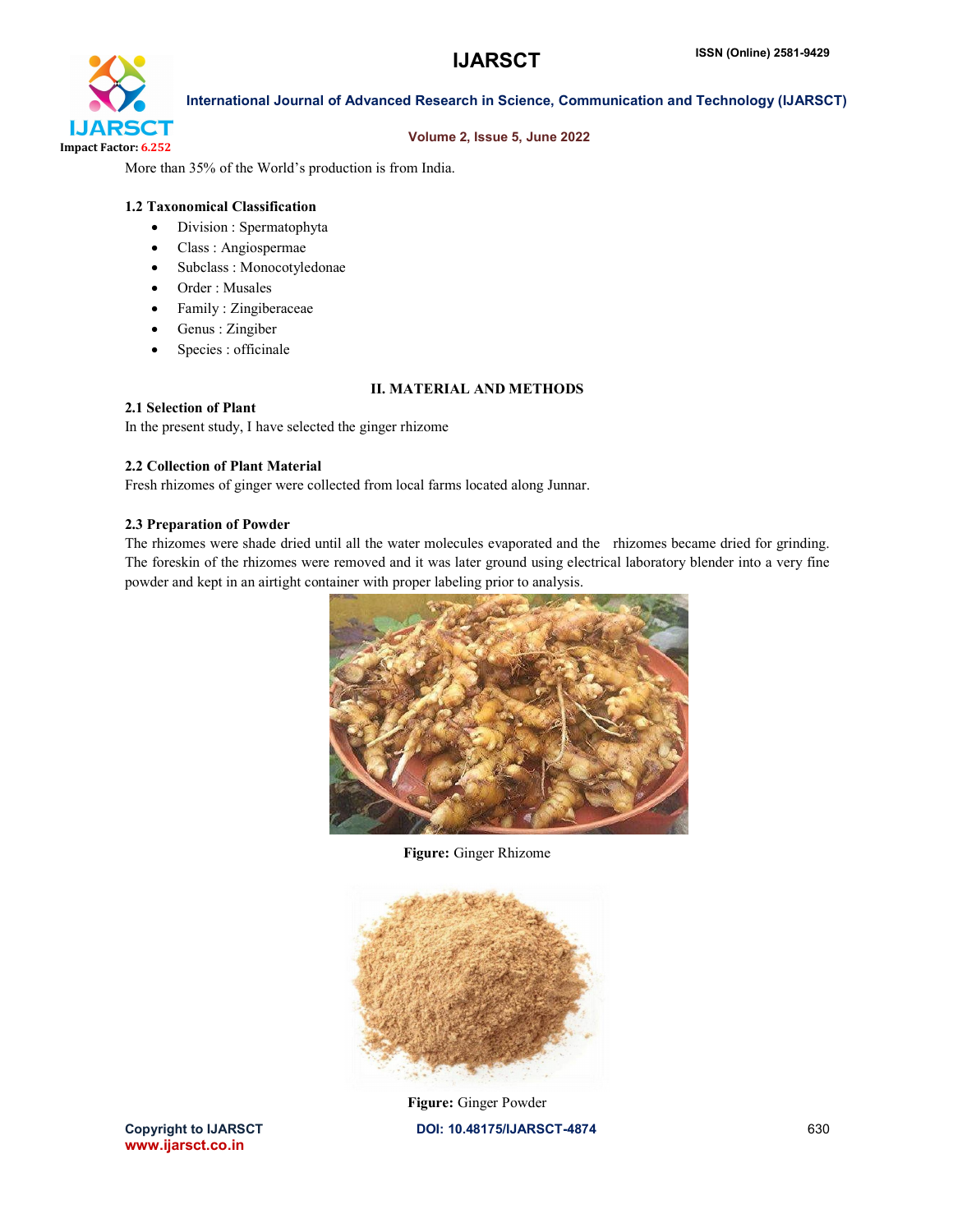

# Volume 2, Issue 5, June 2022

# 2.4 Preliminary Phytochemical Tests

By performing the Preliminary phytochemical analysis on various fraction. Detect presence of various chemical constituents by performing chemical organic confirmatory tests for alkaloids, glycosides, tannins and phenolic compound, flavonoids, proteins, steroids and sterols was carried out using standard procedure.



Figure: Preliminary Test

# 2.5 Qualitative Phytochemical Screening of Ginger

Phytochemical screening was carried out ethanol, chloroform, ethyl acetate, acetone and water extracts of ginger extracts using standard procedures

- Test for Tannin: 0.5 g of plant extract was mixed with 2mL of water and heated on water bath. The mixture was filtered and 1mL of 10% FeCl3 solution was added to the filtrate. A blue-black solution indicates the presence of tannin.
- Test for Flavonoid: 5 mL of distilled water and about 0.2 g of plant extract were mixed thoroughly. And 1 mL of 1% AlCl3 solution was added and shaken. A light yellow precipitate indicates the presence of flavonoids.
- Test for Phenol: About 0.5 g of plant extract was added to 1 mL of 10% FeCl3 solution. A deep bluish green coloration was an indication for the presence of phenol.
- Test for Saponin: About 0.2 g of plant extract was shaken with 4 mL of distilled water and then heated to boil on a water bath. Appearance of creamy miss of small bubbles (Frothing) shows the presence of Saponin .
- Test for Ascorbic Acid: About 0.5 g of plant extract was added to 2 mL of acetic acid and it was shaken for 3 minutes, and then filtered. Few drops of 2, 6-Dichlorophenolinddophenol solution were added to the filtrate. The presence of faint pink color confirms that ascorbic acid is present.
- Test for Reducing Sugar: 2 mL of distilled water and 0.2 g of plant extract were mixed together and thoroughly shaken in a test tube. 1 mL each of Fehling solution A and B were added to the mixture. A brick-red precipitate

www.ijarsct.co.in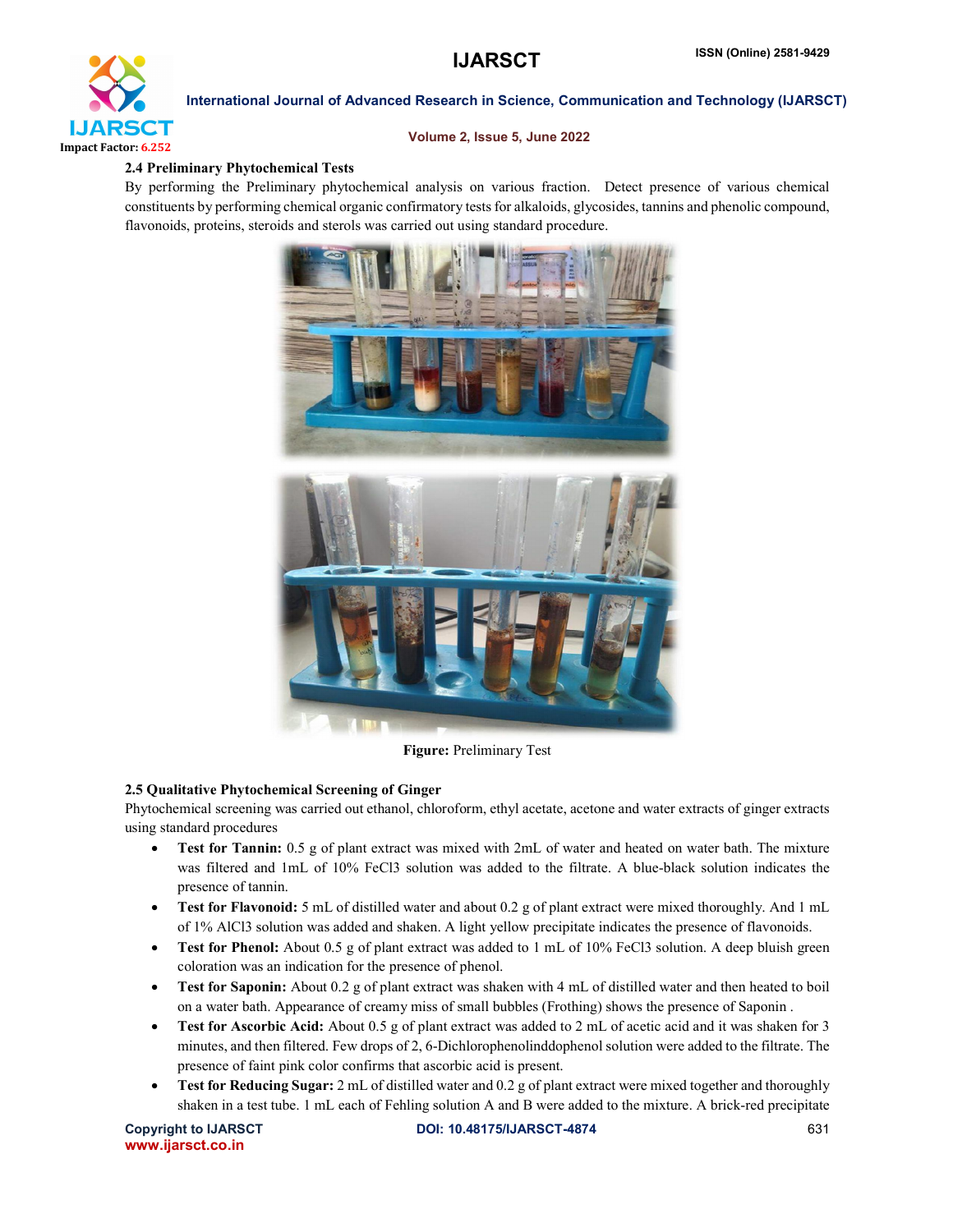

# Volume 2, Issue 5, June 2022

at the bottom of the test tube confirms the presence of reducing sugar.

- Test for Resin: 0.2 g of plant extract and 2 mL of acetic anhydride were mixed together. A drop of concentrated sulphuric acid was added to the mixture. A purple or violet colour indicate the presence of resin.
- Test for Balsams: 0.2 g of plant extract and 2 mL of ethanol were mixed together and two drops of alcoholic ferric chloride solution was added. A dark green coloration indicates the presence of balsams.
- Test for Chalcone: 0.2 g of plant extract and 2 mL of 1% ammonium hydroxide were mixed together. The appearance of reddish colour shows the presence of chalcone.
- Test for Glycoside: 0.2 g of plant extract and 2.5 mL of dilute sulphuric acid were mixed together and boiled for 15 minutes, cooled and neutralized with 5 mL each of Fehling solution A and B. The formation of brick red precipitate confirmed glycoside.
- Acidic Test: 0.2 g of plant extract and sufficient distilled water were mixed together and warmed on hot water bath and cooled. A wet litmus paper was dipped inside the solution
- Test for Volatile Oil: 0.2 g of plant extract and 2 mL of ethanol were mixed together and few drops of ferric chloride solution was added. A green coloration indicates volatile oil.
- Test for Anthraquinones: 0.2 g of plant extract and 5 mL of chloroform were mixed, shaken together for 5 minutes. The mixture was filtered. 2.5 mL of 10% ammonium hydroxide was added to the filtrate. A bright pink, red or violet colour at the upper layer indicates free anthraquinones.
- Test for Steroids (Salkowski Test): 0.2 g of plant extract and 2 mL of chloroform were added together, 2 mL of concentrated sulphuric acid was added to form a layer. The formation of a violet/blue/green/reddish-brown ring at the interface indicates the presence of steroidal ring.

# 2.6 Ash Content

- 2 gm. of the sample was weighed into porcelain crucible, this was transferred into the muffle Furnace at 550°c and left for about four hours.
- About the time it had turned to White Ash
- The crucible and its content were cooled to about 100 degree C in air, then to room temperature in a desiccator and weighed.



Formula -Ash Content = Weight of ash / original weight of sample

Figure: Ash Content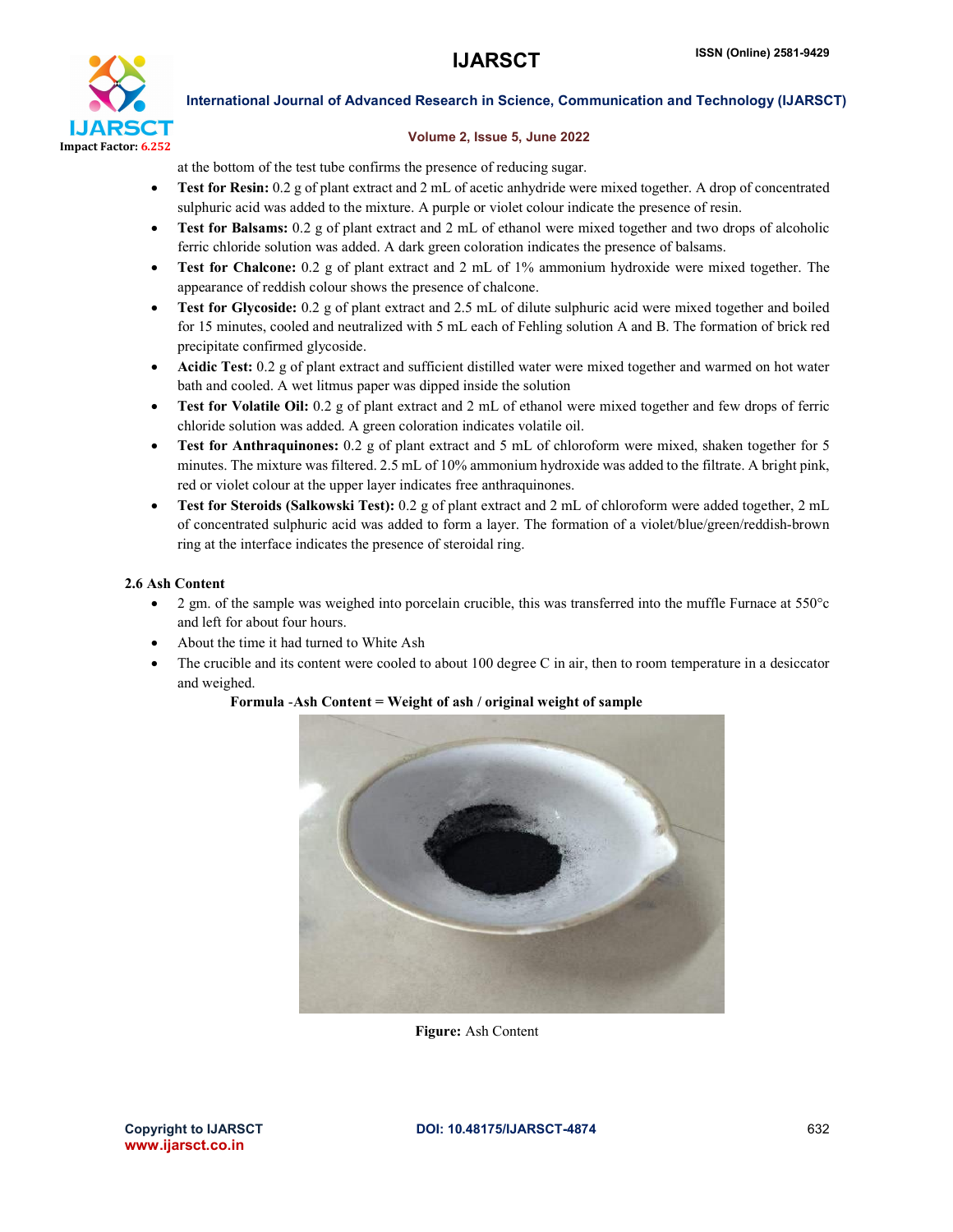

### Volume 2, Issue 5, June 2022

# III. RESULTS

| Table 1: Preliminary phytochemical screening of Zingiber officinale |  |  |  |
|---------------------------------------------------------------------|--|--|--|
|---------------------------------------------------------------------|--|--|--|

| Sr. No         | Chemical test                          | observation              |
|----------------|----------------------------------------|--------------------------|
| 1.             | Test for carbohydrate                  |                          |
|                | a) Molishs test:                       | $^{+}$                   |
|                | b) Fehling test:                       |                          |
|                | c) Benedicts test:                     |                          |
| 2.             | Test for monosaccharaides;             |                          |
|                | a) Barfoed's test:                     |                          |
| 3 <sub>1</sub> | Test for pentose sugar:                | $\blacksquare$           |
| 4.             | Test for hexose sugar:                 |                          |
|                | a) selwinoff's test:                   | $+$                      |
| 5.             | Test for non-reducing sugar;           | $\overline{\phantom{a}}$ |
|                | a) Benedict's test:                    |                          |
| 6.             | Test for non-reducing polysaccharides: |                          |
|                | a) Iodine test:                        | $+$                      |
|                | b) Tannic acid test for starch         | $+$                      |
| 7.             | Alkaloid                               | $\, +$                   |
| 8.             | Glycoside                              | $\ddot{}$                |
| 9.             | Saponin                                | $+$                      |
| 10.            | Flavanoids                             | $+$                      |
| 11             | Protein                                |                          |
| 12             | Tannins                                | $\blacksquare$           |
| 13             | Carbohydrates                          | $\, +$                   |
| 14             | volatile oil                           | $+$                      |
| 15.            | amino acid                             | $+$                      |

# 3.1 Physicochemical Studies

- The physicochemical parameters total ash value, acid insoluble ash value water soluble ash value and moisture content which was determined to be not more than 4.9%, 1.35%, 1.67%, 4.41 respectively .
- The extractive values (ethanol, methanol, petroleum ether, chloroform, aqueous) which were determined to be not more than 4.0%, 7.79%, 1.8%, 1.2% and 10.8% respectively

### Determination of Ash Value

- Ash content is a criterion to judge the identify or purify of drugs. The total ash value of Ginger powder was found to be 7.2% w/w Acid soluble ash.
- Water soluble ash.

| Sr.no. | <b>Parameters</b> | Value % of ginger powder |
|--------|-------------------|--------------------------|
|        | Total Ash         | $7.2\%$                  |
|        | Acid Soluble ash  | $1.35\%$                 |
|        | Water soluble ash | $1.67\%$                 |

Table 2: Ash Value of ginger powder